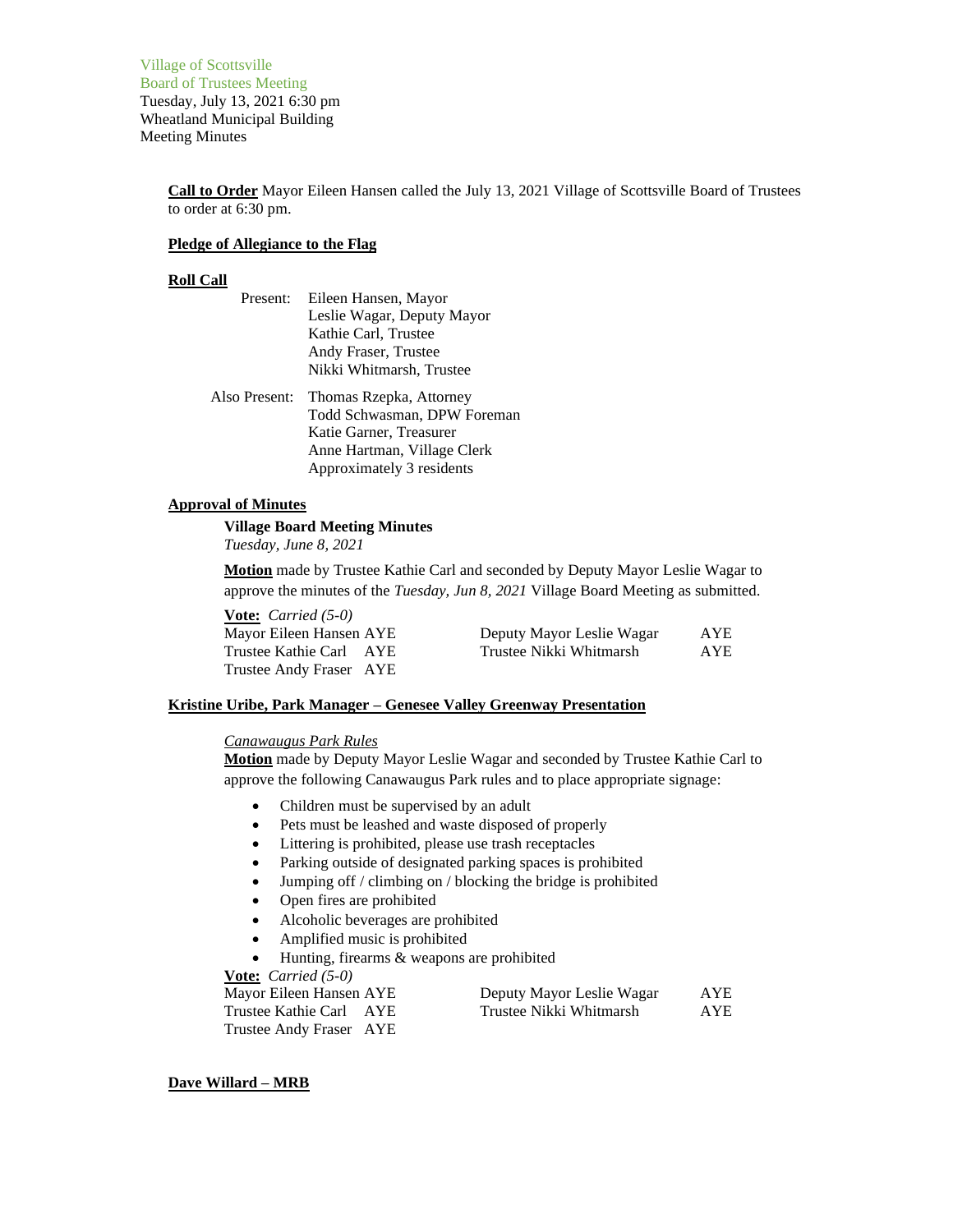# **VILLAGE OF SCOTTSVILLE Consolidated Funding Application**

# **Resolution of Support & Authorization for the Village of Scottsville 2021 New York State Consolidated Funding Application, Wastewater Infrastructure Engineering Planning Grant Application**

**WHEREAS,** Village of Scottsville (Village), Monroe County, supports the submission of a 2021 Consolidated Funding Application (CFA) on behalf of the Village, for the Wastewater Infrastructure Engineering Planning Grant (EPG) program to conduct a study of its sanitary sewer collection system with respect to Inflow and Infiltration (I&I), as a planning activity for upgrades to the sanitary sewer system; and

**WHEREAS,** the New York State Environmental Facilities Corporation (EFC) offers grants to municipalities to help pay for the initial planning of eligible Clean Water State Revolving Fund (CWSRF) water quality projects through the EPG program; and

**WHEREAS**, planning activities for upgrading an existing wastewater system are identified as a funding priority under the EPG program and improves drinking water quality service, positively impacting Environmental Justice communities; and

**WHEREAS,** the Village meets the EPG eligibility requirements and municipal median household income thresholds associated with the EPG program; and

**WHEREAS,** this planning activity falls under grant award Category 1, eligible for a maximum \$30,000 grant, with a required local match equal to 20% of the requested grant amount, consisting of cash and/or in-kind services; and

**WHEREAS**, the \$30,000 grant will require a Local Match of \$6,000; and

**WHEREAS,** funding received will allow the Village to investigate I&I, identify potential solutions, and prepare an engineering planning report enabling the Village to seek further financing for construction through the CWSRF program to advance the required water quality improvements.

**NOW THEREFORE BE IT RESOLVED,** that the Village Board, on behalf of the Village, identifies the Village Mayor as its authorized representative, able to execute necessary documents relative to and as required for the 2021 CFA; and

**BE IT FURTHER RESOLVED,** that the Village Board does hereby authorize and obligate the Local Match hereby appropriated from the Village sewer fund; and

**BE IT FURTHER RESOLVED,** that the Village recognizes and fully supports the submission of the 2021 CFA for an EPG to conduct a study of its sanitary sewer collection system with respect to I&I.

**Motion** made by Deputy Mayor Leslie Wagar and seconded by Trustee Kathie Carl.

| <b>Vote:</b> <i>Carried</i> $(5-0)$ |      |                           |      |
|-------------------------------------|------|---------------------------|------|
| Mayor Eileen Hansen                 | AYE  | Deputy Mayor Leslie Wagar | AYE  |
| Trustee Kathie Carl                 | AYE. | Trustee Nikki Whitmarsh   | AYE. |
| <b>Trustee Andy Fraser</b>          | AYE  |                           |      |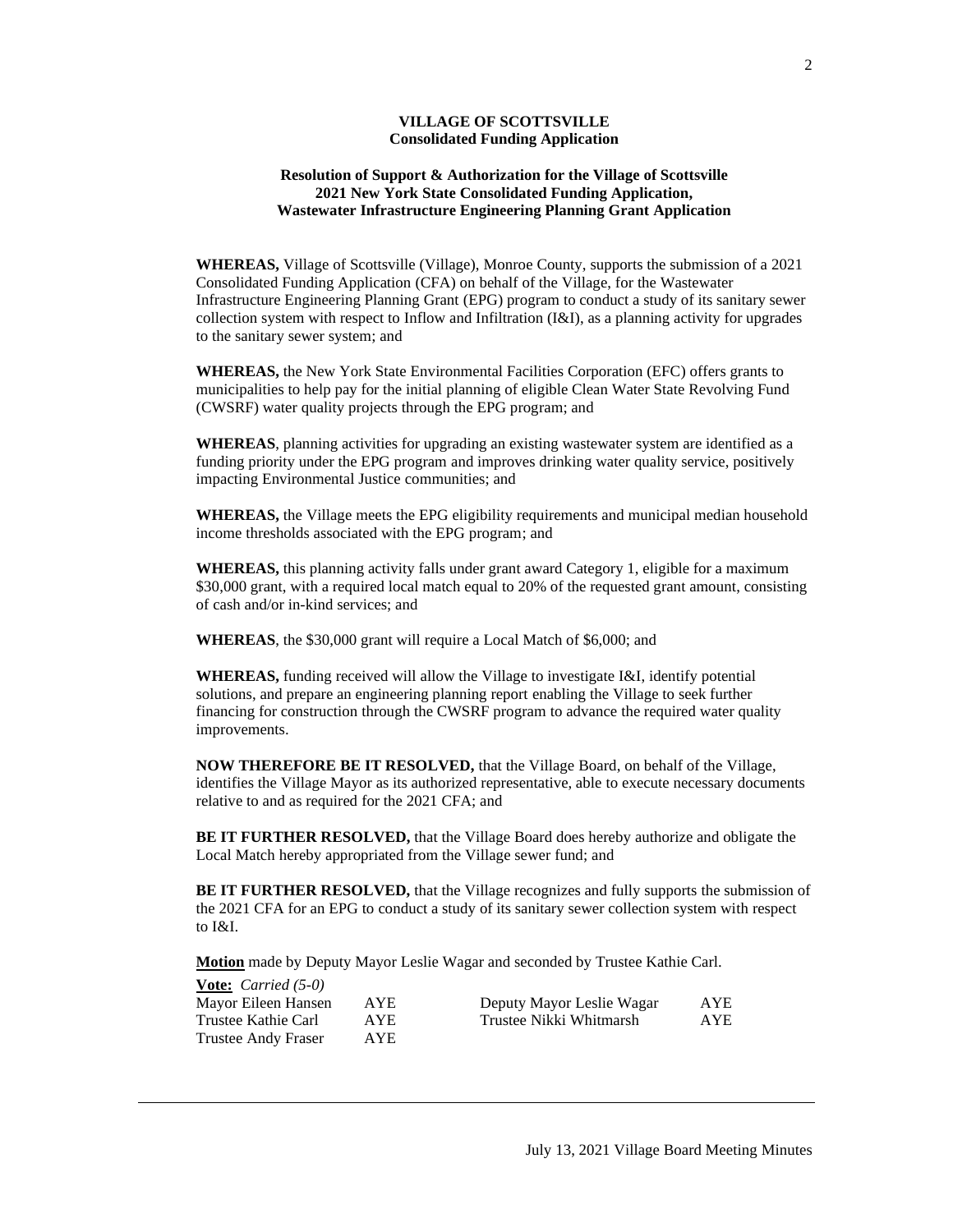## **VILLAGE OF SCOTTSVILLE Consolidated Funding Application Wastewater Infrastructure Engineering Planning Grant**

### **SEQR Resolution - Type II Action**

**WHEREAS,** the Village of Scottsville (Village) intends to submit a Consolidated Funding Application (CFA) for a Wastewater Infrastructure Planning Grant (EPG) to conduct a study of its sanitary sewer collection system with respect to Inflow and Infiltration (I&I); and

**WHEREAS**, funding received will allow the Village to investigate I&I, identify potential solutions, and prepare an engineering planning report.

**NOW, THEREFORE, BE IT RESOLVED THAT**, the Village Board does hereby classify the above referenced Action to be a Type II Action under 6 N.Y.C.R.R. Section 617.5 [c] [27] of the State Environmental Quality Review (SEQR) Regulations; and

**BE IT FURTHER RESOLVED THAT,** Type II Actions are not subject to further review under Part 617 of the SEQR Regulations; and

**BE IT FINALLY RESOLVED THAT**, the Village Board in making this classification has satisfied the procedural requirements under SEQR and directs this Resolution to be placed in the file for this Action.

**Motion** made by Trustee Nikki Whitmarsh and seconded by Deputy Mayor Leslie Wagar.

**Vote:** *Carried (5-0)*

| Mayor Eileen Hansen | AYE        | Deputy Mayor Leslie Wagar | AYE        |
|---------------------|------------|---------------------------|------------|
| Trustee Kathie Carl | AYE.       | Trustee Nikki Whitmarsh   | <b>AYE</b> |
| Trustee Andy Fraser | <b>AYE</b> |                           |            |

# **Public Before the Board**

GUIDELINES FOR PUBLIC COMMENT:

- The public may speak only during the Public Comment period of the meeting (limited to a total of thirty (30) minutes) and during any public hearing public comment section, or at such other time as a majority of the Board allows.
- Speakers must step to the front of the room.
- Speakers must give their name, address and organization, if any.
- Speakers must be recognized by the presiding officer.
- Speakers must limit their remarks to three minutes on a given topic.
- Speakers may not yield any remaining time they may have to another speaker.
- Board members may, with the permission of the Mayor, interrupt a speaker during their remarks, but only for the purpose of clarification or information.
- All remarks must be addressed to the Board as a body and not to any member thereof.
- Speakers must observe the commonly accepted rules of courtesy, decorum, dignity and good taste.

Interested parties or their representatives may address the Board by written communications.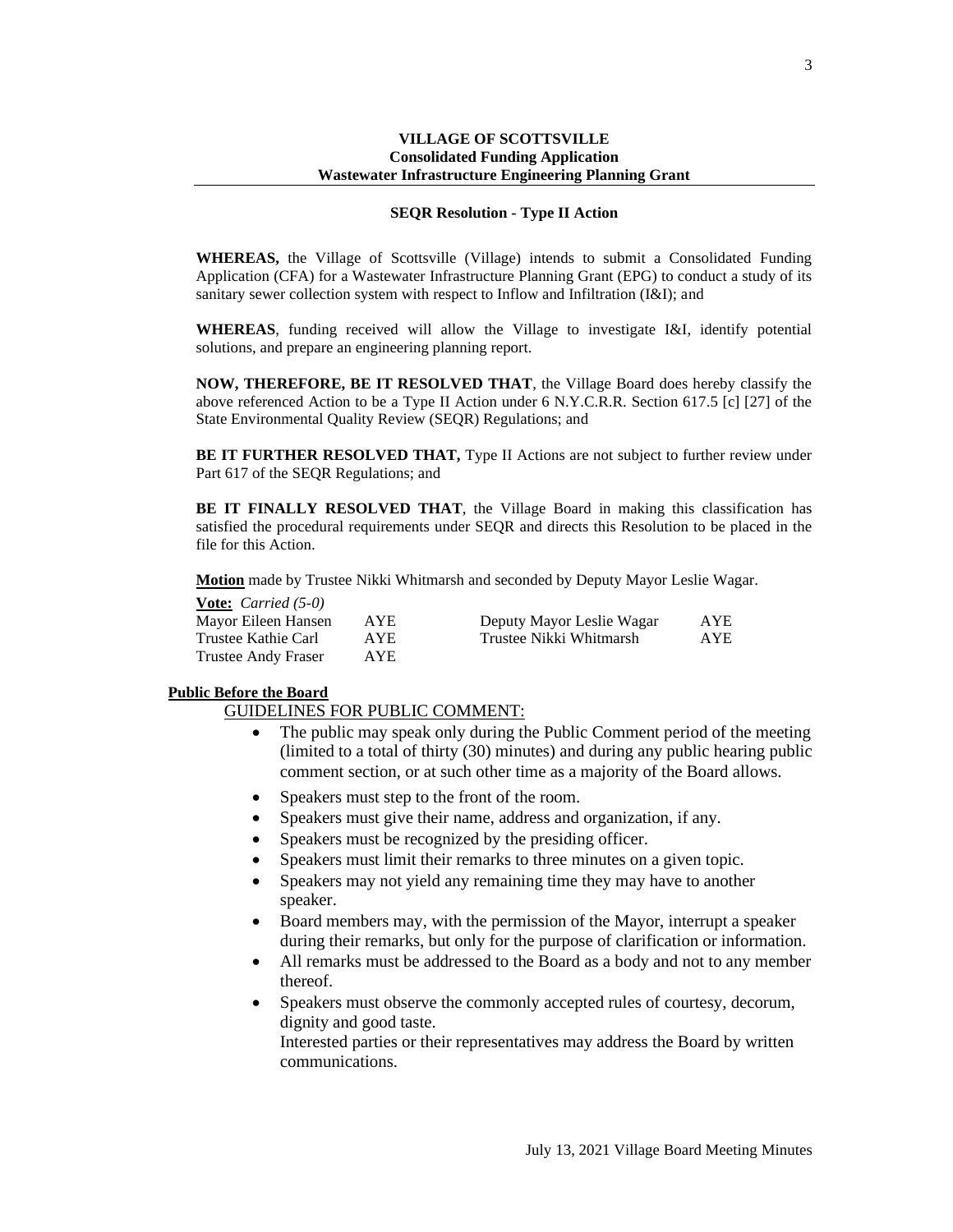Michael Souers, 9 Chili Ave. – last meeting talked to Mr. Rzepka about classifying the triangle at Rochester and Grove Streets and update on tree at 21 Rochester St that was struck by a vehicle – still waiting on the insurance company.

## **Reports – Attorney Thomas Rzepka**

NYCOM has a webinar to review on the American Rescue Program Act.

## **Department Reports**

#### **Building Inspector/Code Enforcement Officer**

Property maintenance – two properties have not responded after two letters being sent out, what steps does the Board want done? Contractor? Are three bids needed?

Chicken permit at 5 Wyvil; they meet all the requirements per the village code.

**Motion** made by Trustee Kathie Carl and seconded by Trustee Nikki Whitmarsh to grant a special permit to allow the residents at 5 Wyvil Ave., Scottsville, NY to house six (6) chickens as stated in Village Code §54-26 Domesticated Chickens. **Vote:** *Carried (5-0)*

| Mayor Eileen Hansen AYE | Deputy Mayor Leslie Wagar | AYE        |
|-------------------------|---------------------------|------------|
| Trustee Kathie Carl AYE | Trustee Nikki Whitmarsh   | <b>AYE</b> |
| Trustee Andy Fraser AYE |                           |            |

39 Main St – hopefully by next meeting a proposal will be brought forward if they still want to purchase the building.

Nathanial Drive project will be starting soon, and all buildings will be getting some type of renovations as needed.

### **DPW – Ken Bohn & Todd Schwasman**

- Trimming street trees throughout the village
- Mowing/string-trimming
- Regraded walking path on Canal St.
- Ouoted Johnson Park pavilion flooring
- Apron & drainage at 6 Maple Street
- To discuss: stump at Ruth Thompson's (Scott Crescent)
- Weed playgrounds at Johnson Park mulch is need for the play grounds
- We had a number of streets swept by the V/O Caledonia

*Resurfacing floor at Johnson Park*

**Motion** made by Deputy Mayor Leslie Wagar and seconded by Trustee Kathie Carl to approve the quote from Marten's Specialty Flooring, Inc. in an amount not to exceed \$12,200.00 to resurface the floor in the Johnson Park pavilion.

**Vote:** *Carried (4-1)* Mayor Eileen Hansen AYE Deputy Mayor Leslie Wagar AYE Trustee Kathie Carl AYE Trustee Nikki Whitmarsh AYE Trustee Andy Fraser NAYE

# **Treasurer – Katie Garner**

*Pay Bills:*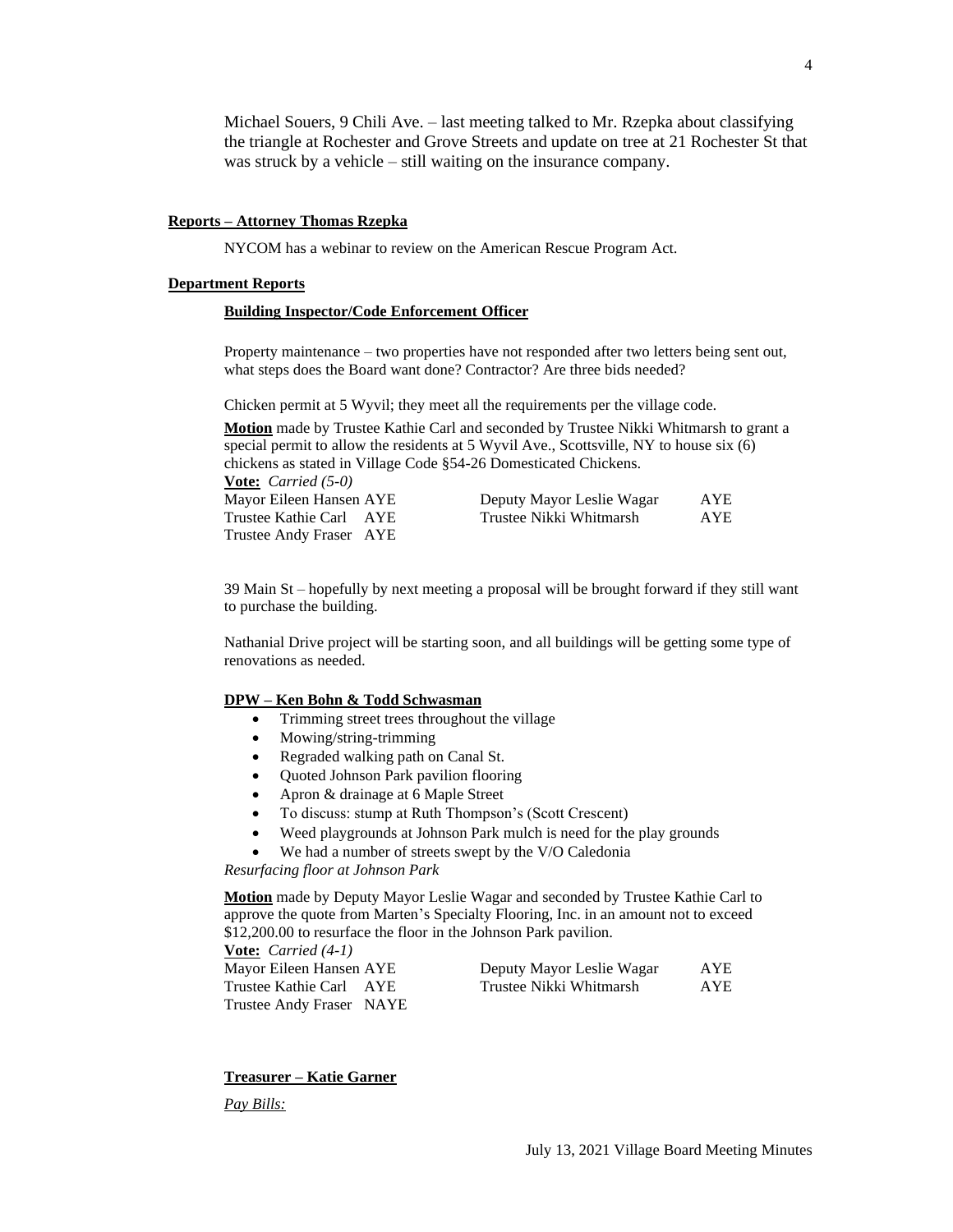**Motion** made by Deputy Mayor Leslie Wagar and seconded by Trustee Kathie Carl to approve payables on the AP Check Register Report through July 13, 2021 and prepaid bills with General Payables totaling \$86,474.31.

| <b><u>Vote:</u></b> <i>Carried</i> $(5-0)$ |                           |            |
|--------------------------------------------|---------------------------|------------|
| Mayor Eileen Hansen AYE                    | Deputy Mayor Leslie Wagar | AYE        |
| Trustee Kathie Carl AYE                    | Trustee Nikki Whitmarsh   | <b>AYE</b> |
| Trustee Andy Fraser AYE                    |                           |            |

**Motion** made by Deputy Mayor Leslie Wagar and seconded by Trustee Nikki Whitmarsh to rescind the motion to approve payables on the AP Check Register Report through July 13, 2021 and prepaid bills with General Payables totaling \$ 86,474.31.

| <b><u>Vote:</u></b> <i>Carried</i> $(5-0)$ |                           |            |
|--------------------------------------------|---------------------------|------------|
| Mayor Eileen Hansen AYE                    | Deputy Mayor Leslie Wagar | <b>AYE</b> |
| Trustee Kathie Carl AYE                    | Trustee Nikki Whitmarsh   | AYE        |
| Trustee Andy Fraser AYE                    |                           |            |

**Motion** made by Trustee Kathie Carl and seconded by Deputy Mayor Leslie Wagar to approve payables on the AP Check Register Report through July 13, 2021 and prepaid bills with General Payables totaling \$ 88,327.20.

**Vote:** *Carried (5-0)* Mayor Eileen Hansen AYE Trustee Kathie Carl AYE Trustee Andy Fraser AYE

| Deputy Mayor Leslie Wagar | <b>AYE</b> |
|---------------------------|------------|
| Trustee Nikki Whitmarsh   | <b>AYE</b> |

*Treasurers Report:*

Budget Transfers:

**Motion** made by Deputy Mayor Leslie Wagar and seconded by Trustee Nikki Whitmarsh to approve the budget transfers as listed above from the July 2021 Treasurers Report.

#### **Vote:** *Carried (5-0)*

| Mayor Eileen Hansen AYE | Deputy Mayor Leslie Wagar | AYE |
|-------------------------|---------------------------|-----|
| Trustee Kathie Carl AYE | Trustee Nikki Whitmarsh   | AYE |
| Trustee Andy Fraser AYE |                           |     |

## **Clerk – Anne Hartman**

# *Tax payments*

About 45 unpaid tax bills, residents have until November 1 until they are surrendered to the County.

#### *Johnson Park Rental*

**Motion** made by Trustee Kathie Carl and seconded by Deputy Mayor Leslie Wagar to refund the \$145 rental fee of Johnson Park on August 1, 2021 due to special circumstances.

| <b><u>Vote:</u></b> <i>Carried</i> $(5-0)$ |                           |            |
|--------------------------------------------|---------------------------|------------|
| Mayor Eileen Hansen AYE                    | Deputy Mayor Leslie Wagar | <b>AYE</b> |
| Trustee Kathie Carl AYE                    | Trustee Nikki Whitmarsh   | AYE.       |
| Trustee Andy Fraser AYE                    |                           |            |

#### *Riverside Animal Hospital*

They have agreed to scan deceased animals found on the Village roads. If there is a chip, we can notify the pet owner. We will call ahead and someone will meet the DPW in Riverside's parking lot to scan.

### **Trustee Reports:**

Deputy Mayor Leslie Wagar – Communications Website information has all been turned over to GVP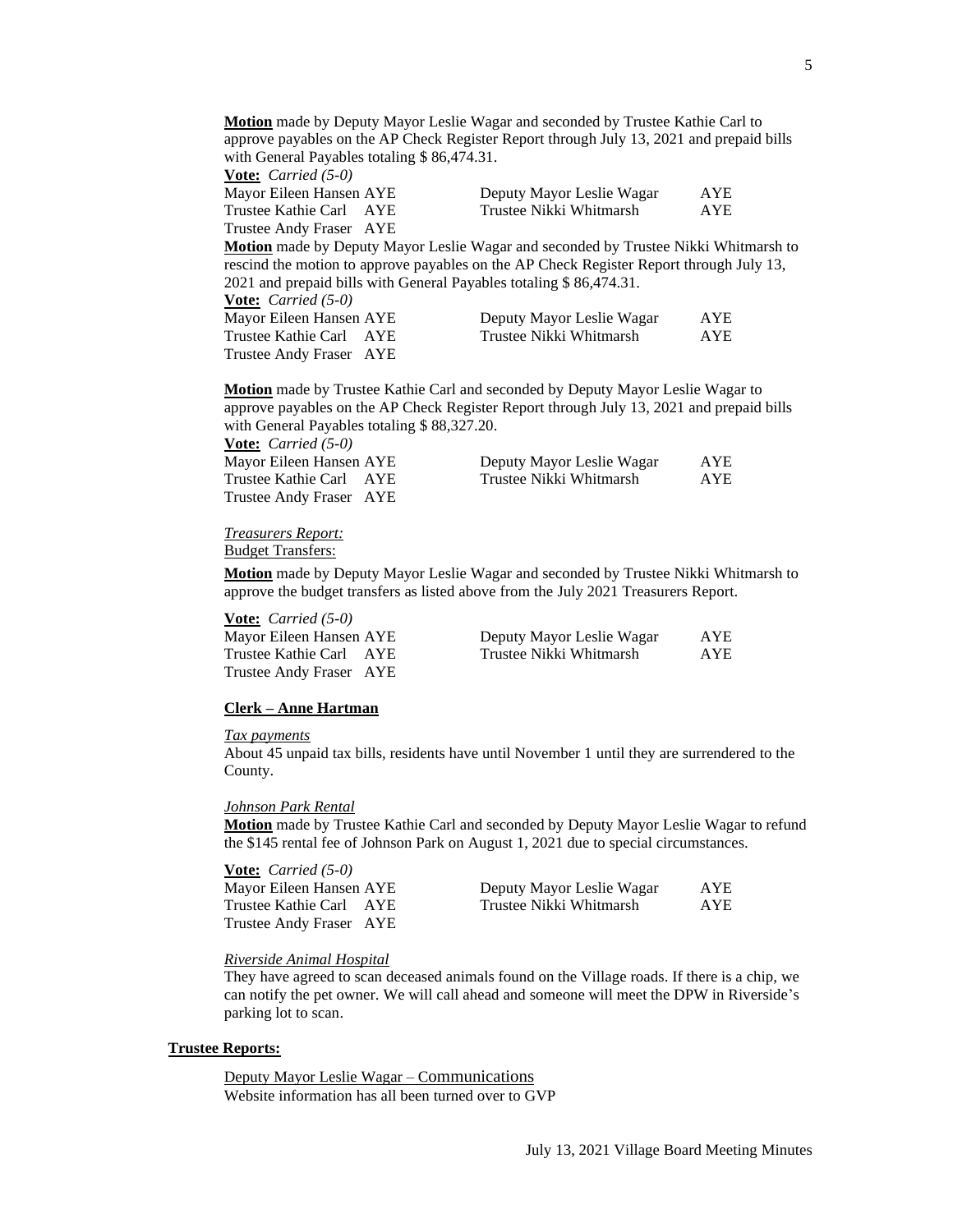Trustee Andy Fraser – Grants Dave Willard spoke of the CFA grant that pertains to the Village

Trustee Nikki Whitmarsh – Planning Board/Zoning Board of Appeals David Domina has sent in his resume for the Planning Board, they will review and recommend to the Village Board in September

Trustee Kathie Carl - Finance Just waiting on the year end numbers

## **Mayor's Reports - Eileen Hansen**

Canawaugus Park – encourage the residents to call 911 when they see problems, signage has been delivered the DPW will install shortly.

Applications for DPW laborers, interviews start tomorrow K. Garner – ARPA money can be used to pay this salary Mayor Hansen – It is a position we will need beyond COVID, see what else that money can be used in other ways

August 4 meeting with BeneCare Health Insurance

K. Carl – Can we set up a reserve?

K. Garner – I'd have to look into that.

**Vote:** *Carried (5-0)*

#### **Old Business**

Trustee Carl – Asking about the speeding on the outskirts. Mayor Hansen – we can purchase our own speed monitors, will call MCSO to ask for more patrol

#### **New Business**

*Rochester St. Historic Advisory Board*

**Motion** made by Trustee Andy Fraser and seconded by Trustee Kathie Carl to Wayne Lines and Randall Hess to the Rochester Street Historic Board.

| <b><u>Vote:</u></b> <i>Carried</i> $(5-0)$ |                           |            |
|--------------------------------------------|---------------------------|------------|
| Mayor Eileen Hansen AYE                    | Deputy Mayor Leslie Wagar | <b>AYE</b> |
| Trustee Kathie Carl AYE                    | Trustee Nikki Whitmarsh   | AYE        |
| Trustee Andy Fraser AYE                    |                           |            |

*Historic Board letter to residents*

A generic letter making the residents aware they live in a Historic District and there are guidelines to exterior improvements.

#### *Set Public Hearing – Historic District Code*

**Motion** made by Trustee Nikki Whitmarsh and seconded by Trustee Andy Fraser to schedule a public hearing for August 10, 2021 at 7:00 pm at the Wheatland Municipal Building at 22 Main Street, Scottsville, New York to rescind Chapter 99 Historic Preservation of the Village of Scottsville Code.

| <b>Vote:</b> <i>Carried</i> $(5-0)$ |  |
|-------------------------------------|--|
| Mayor Eileen Hansen AYE             |  |
| Trustee Kathie Carl AYE             |  |
| Trustee Andy Fraser AYE             |  |

| Mayor Eileen Hansen AYE | Deputy Mayor Leslie Wagar | AYE        |
|-------------------------|---------------------------|------------|
| Trustee Kathie Carl AYE | Trustee Nikki Whitmarsh   | <b>AYE</b> |

# **Adjournment**

**Motion** made by Deputy Mayor Leslie Wagar and seconded by Trustee Kathie Carl to adjourn the Village Board meeting at 9:28 pm. **Vote:** *Carried (5-0)*